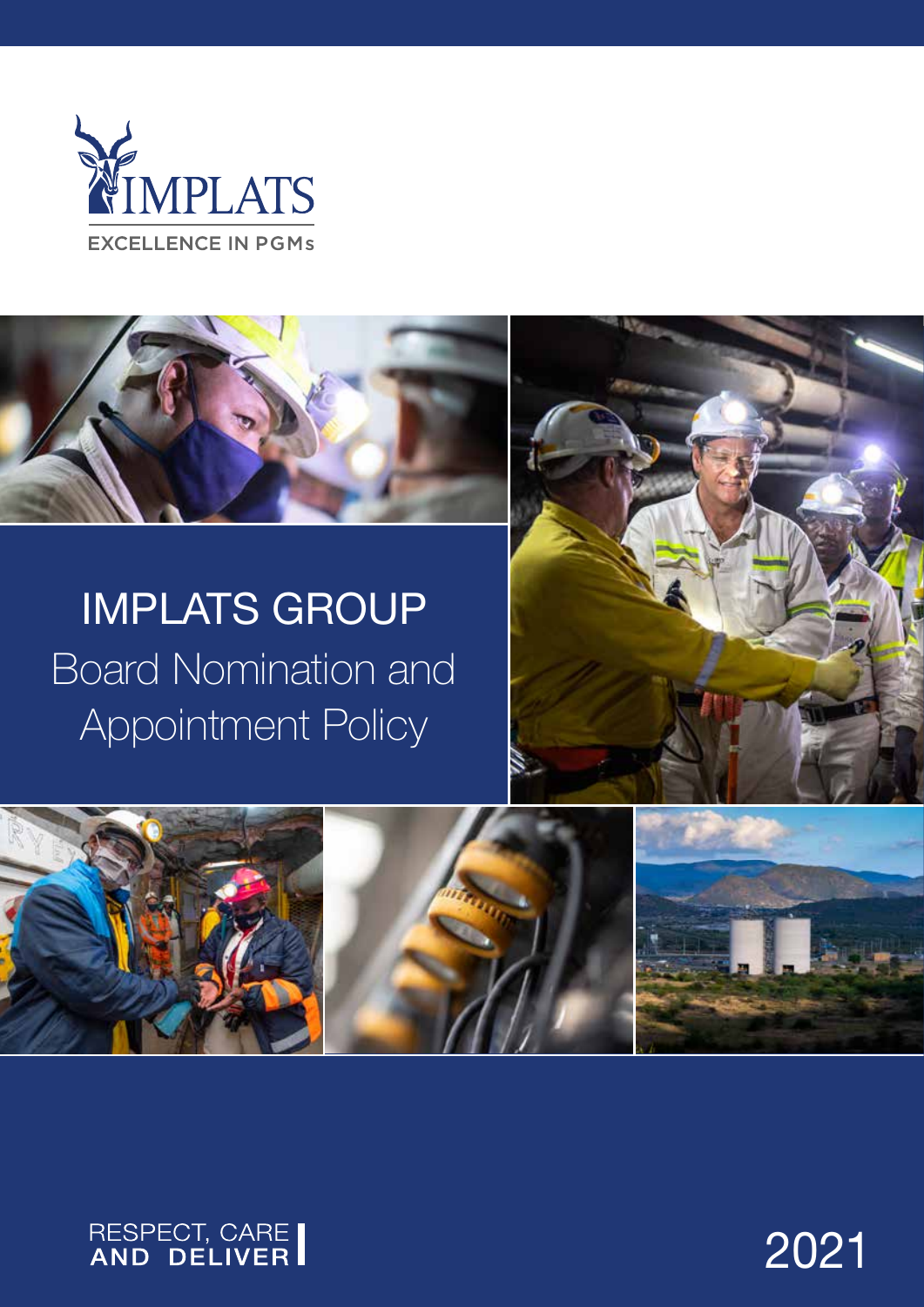## **CONTENTS**

| 1 <sup>1</sup> |                                                |
|----------------|------------------------------------------------|
| $\overline{2}$ |                                                |
| 3 <sup>5</sup> |                                                |
| $\overline{4}$ | Appointment of a Board Chairman3               |
| $5\phantom{1}$ | Election of a Lead Independent Director (LID)4 |
| $6\phantom{1}$ |                                                |
| $\overline{7}$ |                                                |
| 8              |                                                |
| 9              |                                                |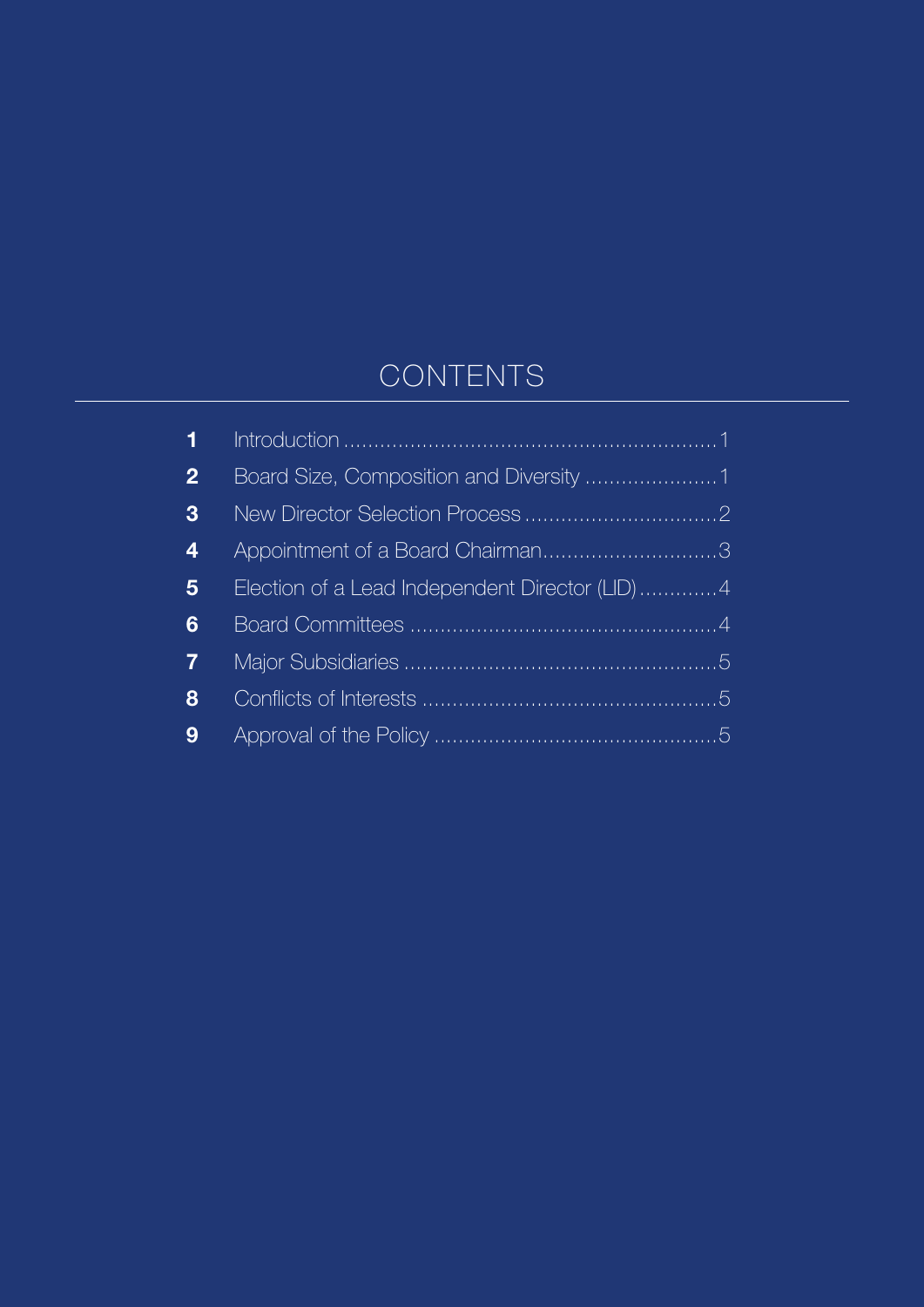

### INTRODUCTION

The purpose of this policy is to ensure that the director selection, nomination and appointment processes to the Board of Directors of Impala Platinum Holdings Limited ("the Board") and its' subsidiaries are conducted in a formal and transparent manner. Board appointments are to be decided by the Board, assisted by the Nomination, Governance and Ethics Committee ("the NGE") and subject to shareholder approval.

The Board has empowered the NGE to assist it in fulfilling its responsibilities as set forth in its Terms of Reference ("TOR") in matters pertaining

to director selection and nomination as well as director performance evaluation. The NGE makes recommendations to the Board on the appointment of new directors.

This policy is subject to the provisions of the Companies Act, the Company's Memorandum of Incorporation ("MOI"), the JSE Listing Requirements, Debt Listing Requirements, the King IV Code on Corporate Governance and any other applicable law or regulatory provision.



### BOARD SIZE, COMPOSITION AND DIVERSITY

The Board should be structured in such a way that it has the ability to comprehend and deal with the current and emerging issues and opportunities of the company. The Board and its Committees must have the appropriate balance of knowledge, skills, and experience to enable them to discharge their respective duties and responsibilities effectively.

The Board recognises that diversity within the organisation, including its Board of directors, is a key element to its strategy. For this purpose, all director

selection, nomination and appointments to the Board shall be informed by the company Board Diversity Policy with respect to women representation and well as representation of historically disadvantaged South Africans.

The NGE Committee shall assist the Board to review its size and composition regularly, taking into account the outcomes of annual performance assessments undertaken and succession needs, amongst other factors.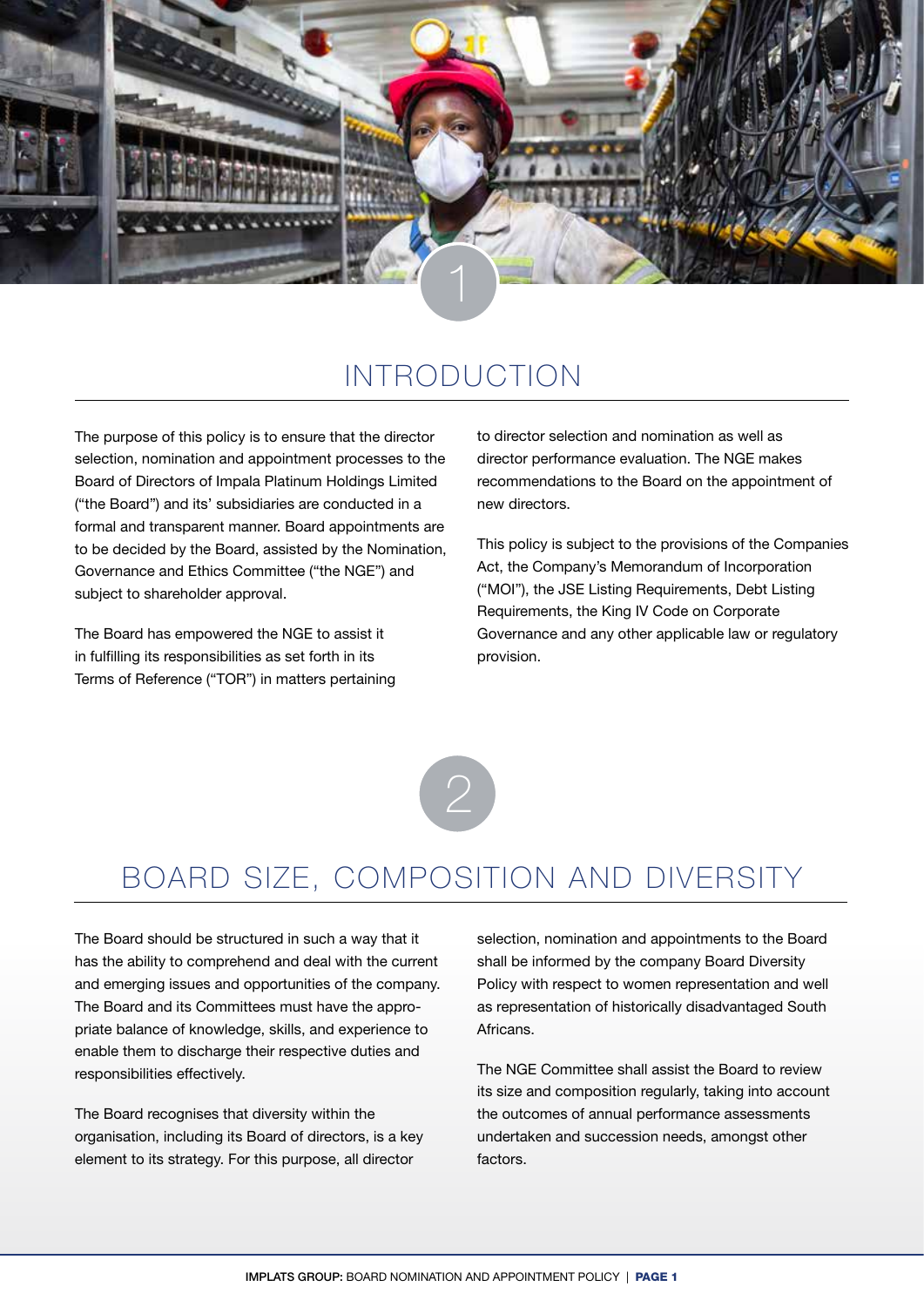

### NEW DIRECTOR SELECTION PROCESS

- 3.1 The appointment of a new director shall be based on an analysis of the needs of the Company. To inform the needs analysis, the NGE shall evaluate the composition, expertise and experience of the existing Board as well as identify any current or potential skills gaps that need to be taken into account.
- 3.2 The NGE shall screen candidates to compile a shortlist. Background and professional reference checks are to be performed by an independent third party service provider appointed by the company and independent of the candidate.
- 3.3 The NGE must consider the following to determine the fitness and propriety of the candidate:
	- that the candidate is not disqualified nor is he/ she on probation in terms of the Companies Act;
	- that the candidate has not been found guilty in any criminal proceedings;
	- track record exhibiting integrity, honesty and independence;
	- competence and capability, taking into account the necessary expertise and skills required for the role;
	- that the candidate does not hold more directorships or positions than is reasonable for them to exercise due care, skill and diligence;
	- diversity of the Board as a whole;
	- prior affiliations with the company;
	- potential or actual conflicts of interest; and
	- affinity and alignment to the company's business ethos and values.
- 3.4 The Chairman of the Board, the members of the NGE, Chief Executive Officer and whomever is deemed necessary, shall conduct the interviews.
- 3.5 Following the successful nomination, the NGE shall resolve to recommend the appointment formally to the Board.
- 3.6 The NGE shall circulate a detailed Curriculum Vitae or profile of the nominated candidate when the recommendation is put forward to the Board. Any member of the Board may request further information.
- 3.7 Following the Board approval, the appointment shall be formalised by way of:
	- Letter of appointment in the form of a service contract.
	- Consent to act as a director of the company.
	- Announcement to shareholders through the JSE SENS.
	- Schedule 13 declarations to the JSE.
	- CIPC appointments.
- 3.8 Appointments are subject to shareholder approval at the next annual general meeting ("AGM").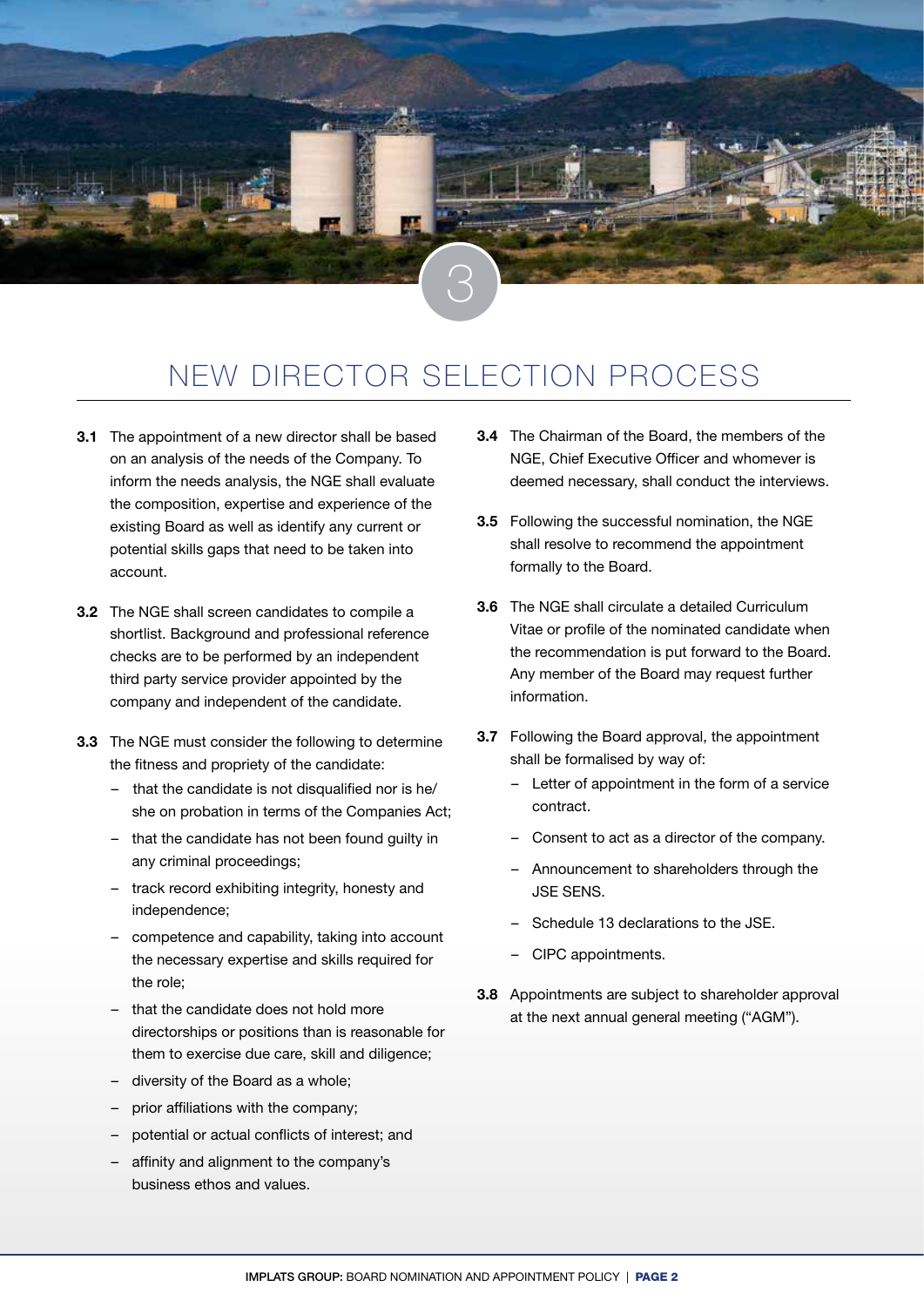

### APPOINTMENT OF A BOARD CHAIRMAN

The NGE shall prepare a formal candidate specification comprising the qualities, skills and experience profile of Chairman elect, taking into account the needs of the company and the current composition of the Board. The NGE shall circulate the candidate specification to the Board for approval.

In the event that a Chairman vacancy arises, the Board shall undertake a process to appoint a successor assisted by the NGE committee.

#### 4.1 Internal search

- The Board shall as first priority consider internal candidates. Independent non-executive directors will be requested to indicate their willingness and availability to serve as a chairman.
- Board members who indicate their availability to serve will be assessed against the compiled candidate specification to determine their suitability. The NGE committee will make a recommendation to the Board and the nomination will be put to a vote. The ballot process will be administered by the Company Secretary.
- In the event that there is more than one candidate, the candidate who is determined by the NGE to be the closest to match the candidate specification will be the one recommended to the Board for appointment.
- A candidate must attain at least two thirds of the votes to be appointed chairman.

#### 4.2. External search

- The NGE committee may, in the absence of a decision in 4.1 above, elect to appoint a search agent to assist with the development of a list of external candidates on the basis of the agreed candidate specification.
- The list of external candidates will be deliberated on by the committee to create a short list of candidates.
- The committee may elect to interview all candidates before making a recommendation, or where appropriate the committee may conduct only one interview.
- External candidates must undergo a fit and proper review in terms of paragraph 3.3 above.
- Once a suitable candidate has been identified, the NGE shall circulate a detailed Curriculum Vitae or profile of the nominated candidate to the Board prior to his/her formal appointment. Any member of the Board may request further information.
- The NGE committee will make a recommendation to the Board and the nomination will be approved by resolution of the board.
- A candidate must attain at least two thirds of the votes to be appointed chairman.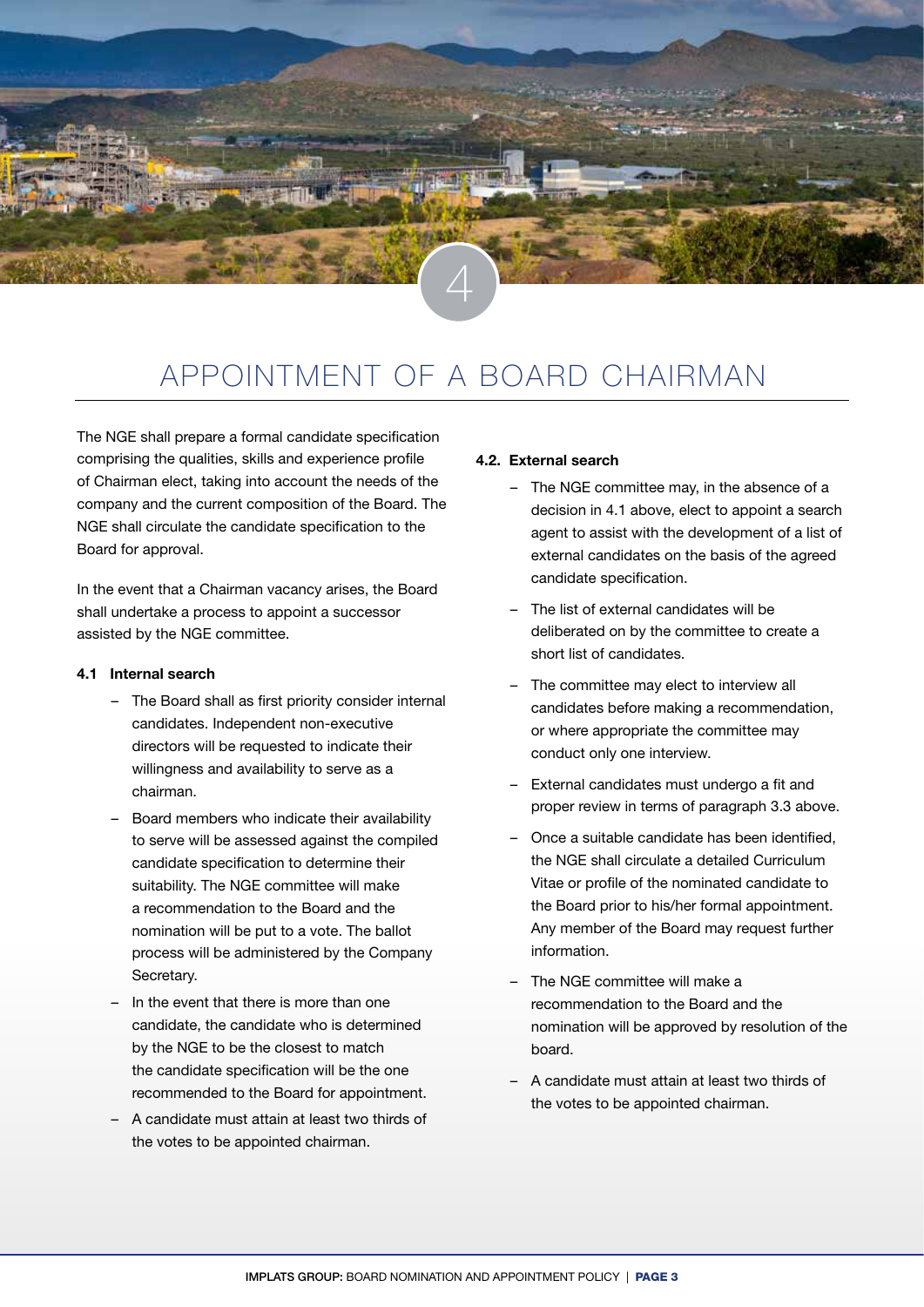

#### ELECTION OF A LEAD INDEPENDENT DIRECTOR (LID)

The NGE committee will assist the Board to nominate a candidate to be appointed as a LID. The candidate specification for a LID will in many respects be similar to the candidate specification for a chairman of the Board. The NGE committee will follow an internal process similar to the one described in 4.1 above. The committee will assist the board to ensure that there are always suitable candidates in their number who can be nominated for the LID position. Board members

will be requested to nominate a candidate and the candidate with the most nominations will be afforded the opportunity to accept or decline their candidature. If accepted, the name will be submitted for a vote by the board and an appointment will be confirmed by a majority vote. If the candidate with the most nominations does not accept, the offer will be made to the candidate with the second most nominations. The LID shall be appointed by resolution of the Board.



### BOARD COMMITTEES

The members of the Board committees and Chairmen shall be nominated and recommended by the NGE committee, taking into account the mandate of the committee and the need to balance the existing composition of the Board committees. The recommended candidate/s shall be presented to the Board for approval.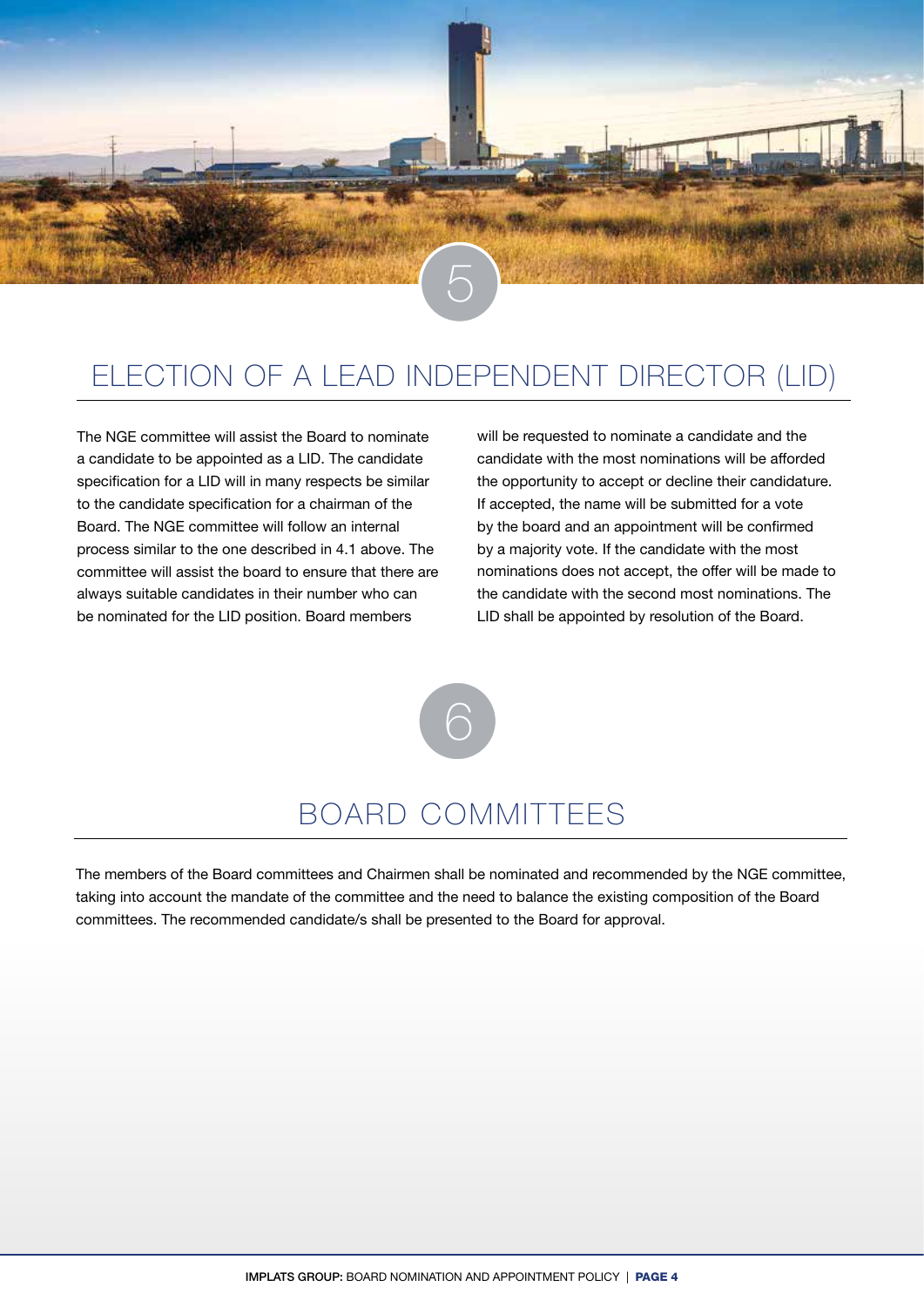

### MAJOR SUBSIDIARIES<sup>1</sup>

The CEO shall nominate members of the executive and propose non-executive directors to serve on subsidiary boards. Such nominations will be submitted to the NGE committee for deliberation and approval. The NGE committee shall report to the Board where members of the Implats board are appointed to subsidiary boards. Certain subsidiaries require that independent

candidates be appointed; under such circumstances the candidate shall undergo the new director selection process, as outlined under paragraph three (3) above but the process shall be led by the chairman of the Board of the subsidiary company. The NGE committee shall be notified once a candidate has been nominated and appointed.



### CONFLICTS OF INTERESTS

Individuals with material enduring conflicts of interest with the Company or any of its subsidiaries that cannot be reasonably managed by the normal methods of declaration of interests will not be considered for appointment.

### APPROVAL OF THE POLICY

9

This policy will be reviewed and approved by the Board as and when necessary but at least annually.

*1 'Major subsidiaries' in terms of this policy shall refer to subsidiaries that are deemed by the Implats Board, as having significant or large-scale operations. As at January 2021, the major subsidiaries of Implats are Impala Platinum Limited, Zimplats Holdings Limited and Impala Canada Limited. This term is not to be interpreted in line with the definition provided by the Johannesburg Stock Exchange (JSE) listing Requirements.*